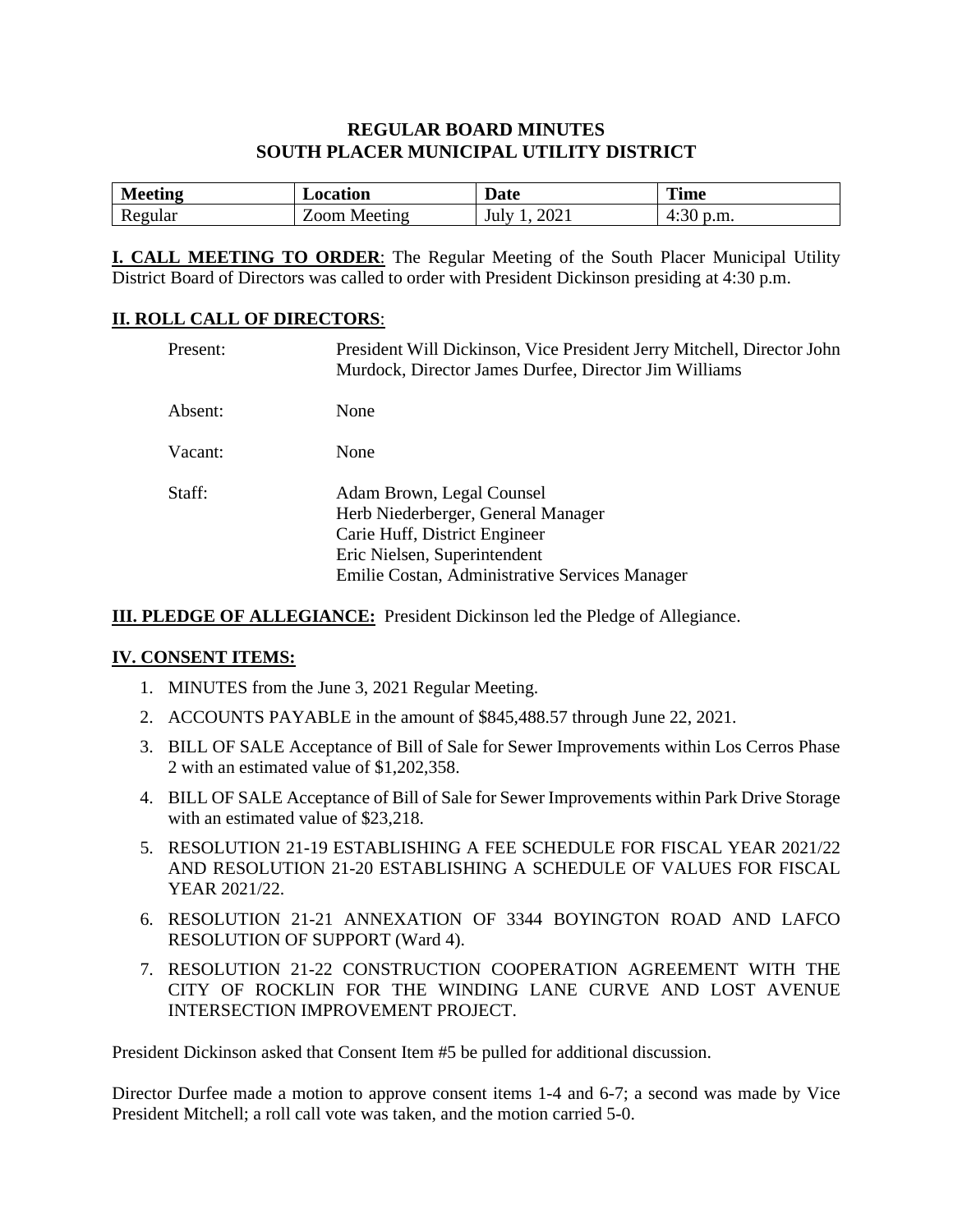Regular Board Meeting July 1, 2021 Page | 2

GM Niederberger introduced Consent Item 5, the Fiscal Year 2021/22 Fee Schedule and Schedule of Values, sharing that the District received a comment letter from the Building Industry Association (BIA) regarding the proposed fee increases. The comment letter stated that the District's participation fees are some of the highest in the region. The letter also provided comments regarding the addition of an accessory dwelling unit (ADU) fee. GM Niederberger shared that the District has adopted a Nexus Study and System Evaluation and Capacity Assurance Plan (SECAP). These documents specify that the local participation fee will increase per the ENR Construction Cost Index. GM Niederberger also discussed the larger portion of the participation fee being the regional fee of which the District does not control or set the rate. GM Niederberger also shared that in the past the District did not have a plan review fee for ADUs. The proposed fee schedule adds a \$65 plan review fee. The District currently waives the participation fee for ADUs.

Vice President Mitchell asked if the District's participation fees are the highest in the region. GM Niederberger shared that a comparison in the greater Sacramento region has not been completed; however, the District's local fee is the highest of the three South Placer Wastewater Authority (SPWA) regional partners. GM Niederberger shared that staff completes the Nexus Fee Study, SECAP, and Annual Sources and Uses Report. Comparing the District's participation fee with other providers may not account for other factors such as how built out a system is or the ability to waive or supplement fees that stand-alone utilities do not have. Vice President Mitchell suggested a review of the District's SECAP by the BIA.

Jeff Short with the BIA provided public comment. He shared that a more thorough analysis would be welcome. In the meantime, the BIA is asking that a hold be placed on the adoption of the fee increase so that more time can be spent discussing the merits of the increases with the Board. He commented that the Board is very experienced with sewer and runs the District very well; however, the State and Sacramento region is in the midst of a major housing crisis due to housing affordability.

Director Williams shared that infrastructure fees are a major concern for not just housing, but all developments. He commented that he does not support lowering participation fees at the expense of ratepayers. He commented that he has been asking for City and County led affordable housing initiatives where there are more sources of funding including the recent funds from the Federal and State governments. Director Murdock asked how ratepayers would be impacted. Director Williams responded that the District is obligated to provide services and adequately operate the system. If the participation fees were not collected, those costs would have to be covered by ratepayer fees. He suggested reviewing the cost of infill verses greenfield development.

Vice President Mitchell commented that government agencies have to complete studies to determine the cost of providing services. Delaying costs only results in the costs getting more expensive. He suggested that the BIA look at ways that the District can reduce construction costs to prevent having to raise the fee. Reducing the larger regional fee and the local fee, would require a dramatic change in how new infrastructure is built, a long-term discussion that would need to be led.

Director Williams shared that fees are reviewed on an annual basis. President Dickinson stated that he is open to further discussion of the broader issues at a later time and adjusting the fee in the future if appropriate. Director Williams shared that input from the BIA at the Fall Fee & Finance Committee is encouraged.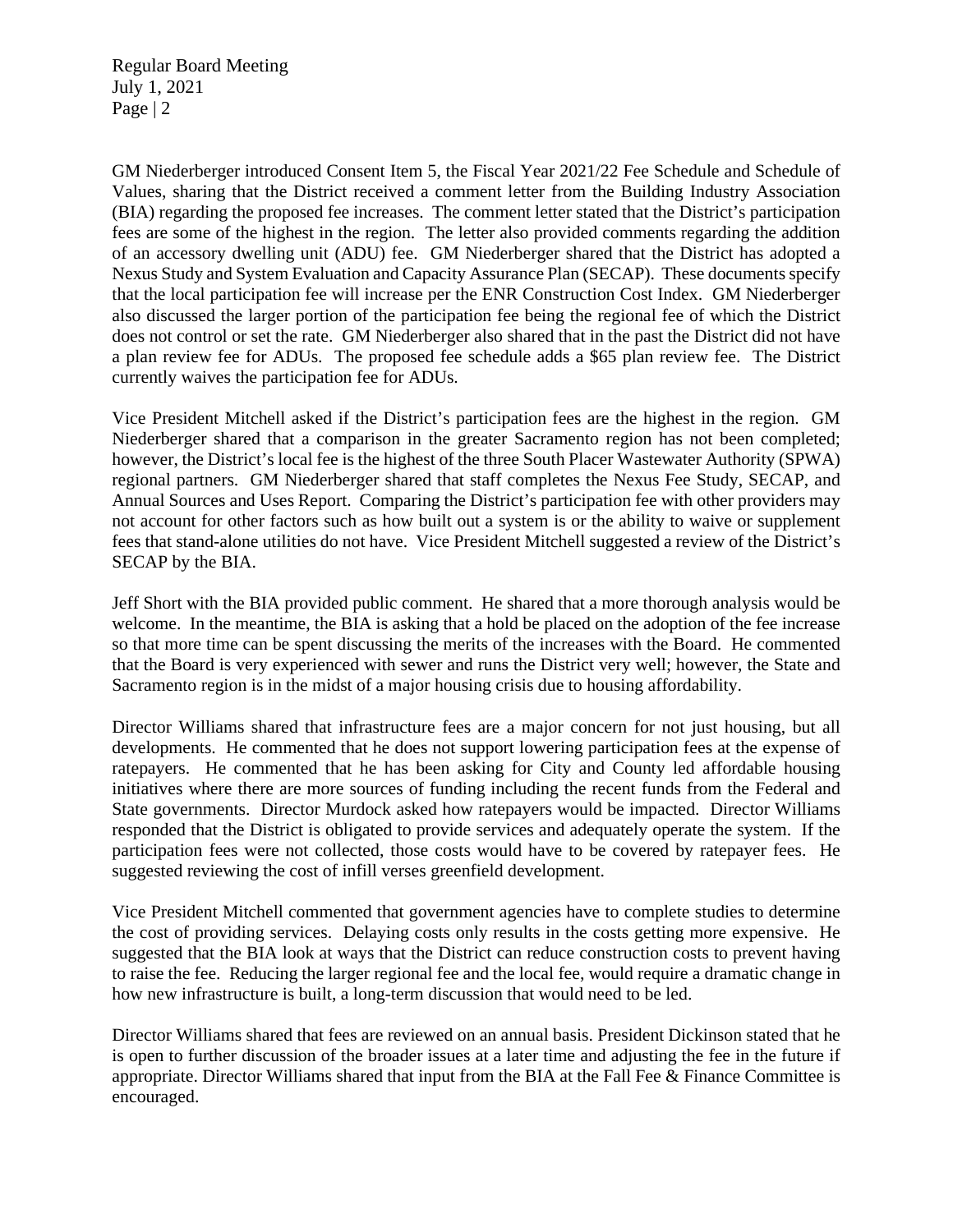Regular Board Meeting July 1, 2021 Page | 3

Director Murdock made a motion to approve consent item 5; a second was made by Director Williams; a roll call vote was taken, and the motion carried 5-0.

### **V. PUBLIC COMMENTS:**

ASM Costan confirmed that no eComments were received. Hearing no other comments, the public comments session was closed.

### **VI. BOARD BUSINESS**

#### **1. RESOLUTION 21-23 COMMENDING SCOTT PERRY, LEAD WORKER FOR HIS YEARS OF SERVICE WITH THE DISTRICT**

President Dickinson read the Resolution commending Scott Perry for his years of service to the District. Mr. Perry commented that he appreciated being of service to the District all these years.

Director Williams made a motion to adopt Resolution 21-23 commending Lead Worker, Scott Perry for his years of service with the District; a second was made by Director Murdock; a roll call vote was taken, and the motion carried 5-0.

### **2. RESOLUTION 21-24 COMMENDING FRANK LAGUNA, FIELD SERVICES MANAGER FOR HIS YEARS OF SERVICE WITH THE DISTRICT**

President Dickinson read the Resolution commending Frank Laguna for his years of service to the District.

Director Murdock made a motion to adopt Resolution 21-24 commending Field Services Manager Frank Laguna for his years of service with the District; a second was made by Director Durfee; a roll call vote was taken, and the motion carried 5-0.

#### **3. CONSIDERATION & APPROVAL OF RESOLUTION 21-25 ADOPTING THE FISCAL YEAR 2021/22 BUDGET AND PROPOSED SPENDING PLAN**

ASM Costan gave a presentation on the Final Budget document for FY 21/22. She shared the revenue, general fund expense, and capital fund expense schedules and summarized changes and key areas of the budget.

President Dickinson asked about salary and benefits expenses increasing 11%. ASM Costan shared that the increase is due to higher inflation, a newer workforce that is still receiving salary step increases, and Other Post-Employment Benefits (OPEB) and Unfunded Accrued Liability (UAL) payments continuing to increase. The District does have funds in the CERBT and CEPPT Trusts that can be used to pay for these expenses; however, the District is currently making the required payments from the General Fund. Additionally, health insurance premiums are anticipated to increase substantially in 2022.

President Dickinson asked about the budget for three projects. First, he asked if the budget should be adjusted for the Corporation Yard Improvement Project due to the project's start date being delayed. DS Nielsen shared that the District anticipates cost savings from delaying the start of construction. The project will be bid in the Fall with construction starting in the Spring. The District may spend less than budgeted for in this fiscal year. Next, he asked about the City of Rocklin's Atherton Trunk Line Project being included in Participation in Regional Projects. Staff shared that there has not been an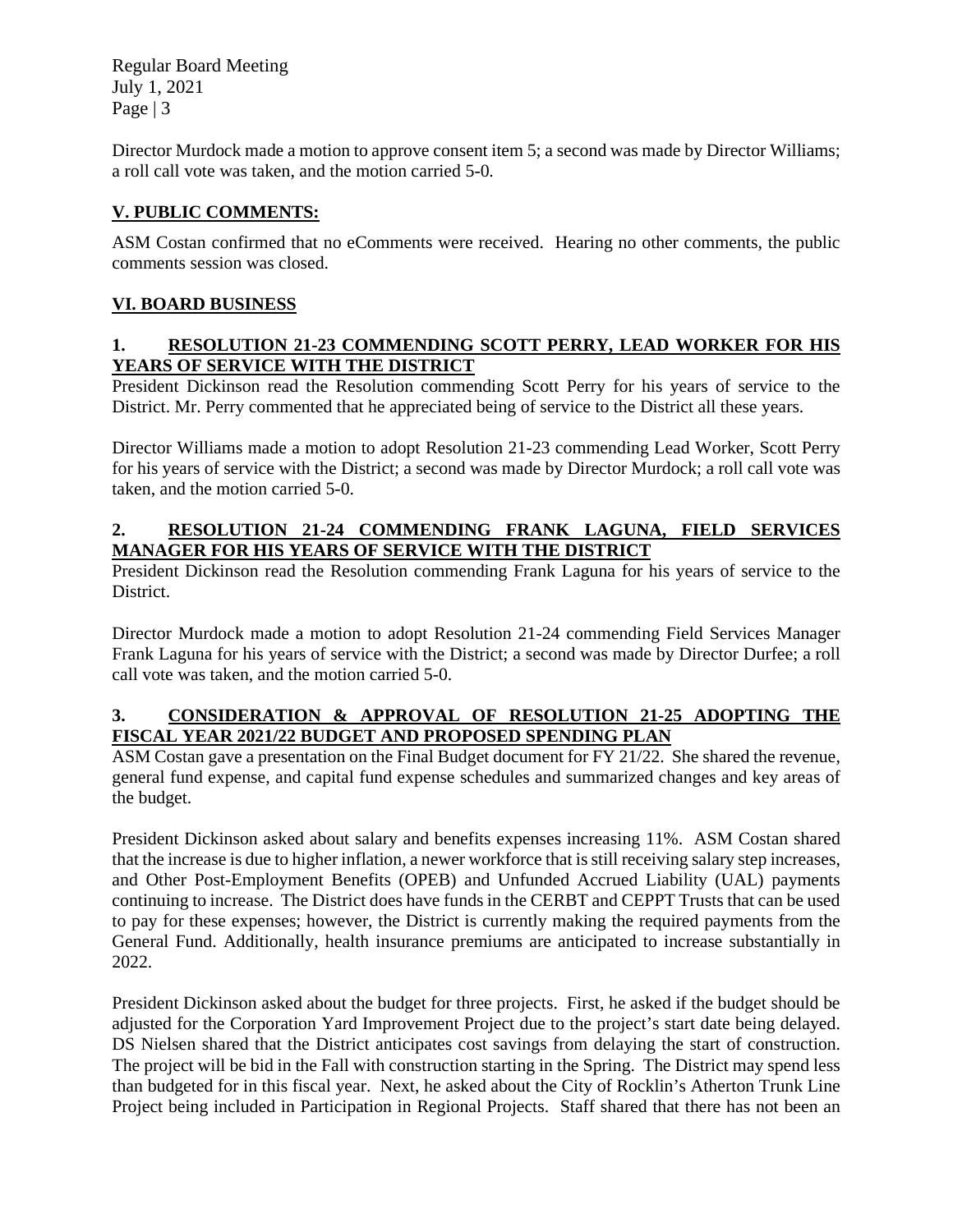Regular Board Meeting July 1, 2021 Page  $|4$ 

agreement or negotiation with the City of Rocklin to assist with funding for the Atherton Trunk project. The Board's direction was to remove \$500,000 from Participation in Regional Projects. Finally, President Dickinson asked why year-two spending on the SCADA Master Plan project was not included in the Five-Year Capital Fund Expense Projection Table. The Board direction was to add approximately \$2.1M for the SCADA Master Plan in Fiscal Year 22/23.

Director Williams made a motion to adopt Resolution 21-25 adopting the Budget for Fiscal Year 2021/22 and the proposed spending plan with \$500,000 removed from Participation in Regional Projects and approximately \$2.1M added to the Five-Year Capital Fund Expense Projection Table for the SCADA Master Plan in Fiscal Year 22/23; a second was made by Director Durfee; a roll call vote was taken, and the motion carried 5-0.

## **4. COVID-19 PANDEMIC ILLNESS**

The Board discussed returning to in-person Board meetings. GC Brown shared that the current emergency order temporarily suspending the provisions of the Brown Act regarding remote meetings is set to expire on September 30, 2021. While these provisions may be extended or permanent legislation may be adopted to modifying these provisions, the current order is only through September 30<sup>th</sup>. After discussion, the Board was in favor of moving back to in-person meetings with the option to continue to participate via Zoom if needed.

No action was requested – discussion item.

### **5. SOUTH PLACER WASTEWATER AUTHORITY (SPWA) BOARD MEETING REPORT – DIRECTOR JIM WILLIAMS**

Director Williams, the District representative to the SPWA Board, provided a brief update on the recent actions and activities of the SPWA Board. The Board met on June  $24<sup>th</sup>$  in person at the Roseville Corporation Yard. The Board approved and appointed Richard Plecker as the new acting Executive Director. Additionally, the Fiscal Year 21/22 Investment Policy was adopted, and the capital improvement budget was modified to add ultraviolent treatment to the Pleasant Grove Wastewater Treatment Plant and capacity studies were approved for both of the treatment plants.

No action was requested – informational item.

# **VII. REPORTS**

### 1. **District General Counsel (A. Brown):**

General Counsel Brown had no report for this meeting.

# **2. General Manager (H. Niederberger):**

### **A. ASD, FSD & TSD Reports**:

Director Murdock asked for an update on an advisory committee meeting regarding redistricting. GM Niederberger shared that he will be circulating a memo with additional information. The Board will also receive attorney-client correspondence regarding the District's obligations under the California Voting Rights Act. The first advisory committee meeting will occur in late August or early September.

President Dickinson shared that he is very pleased that the District won the Collection Systems of the Year award. He also congratulated staff for receiving the Government Finance Officers Association